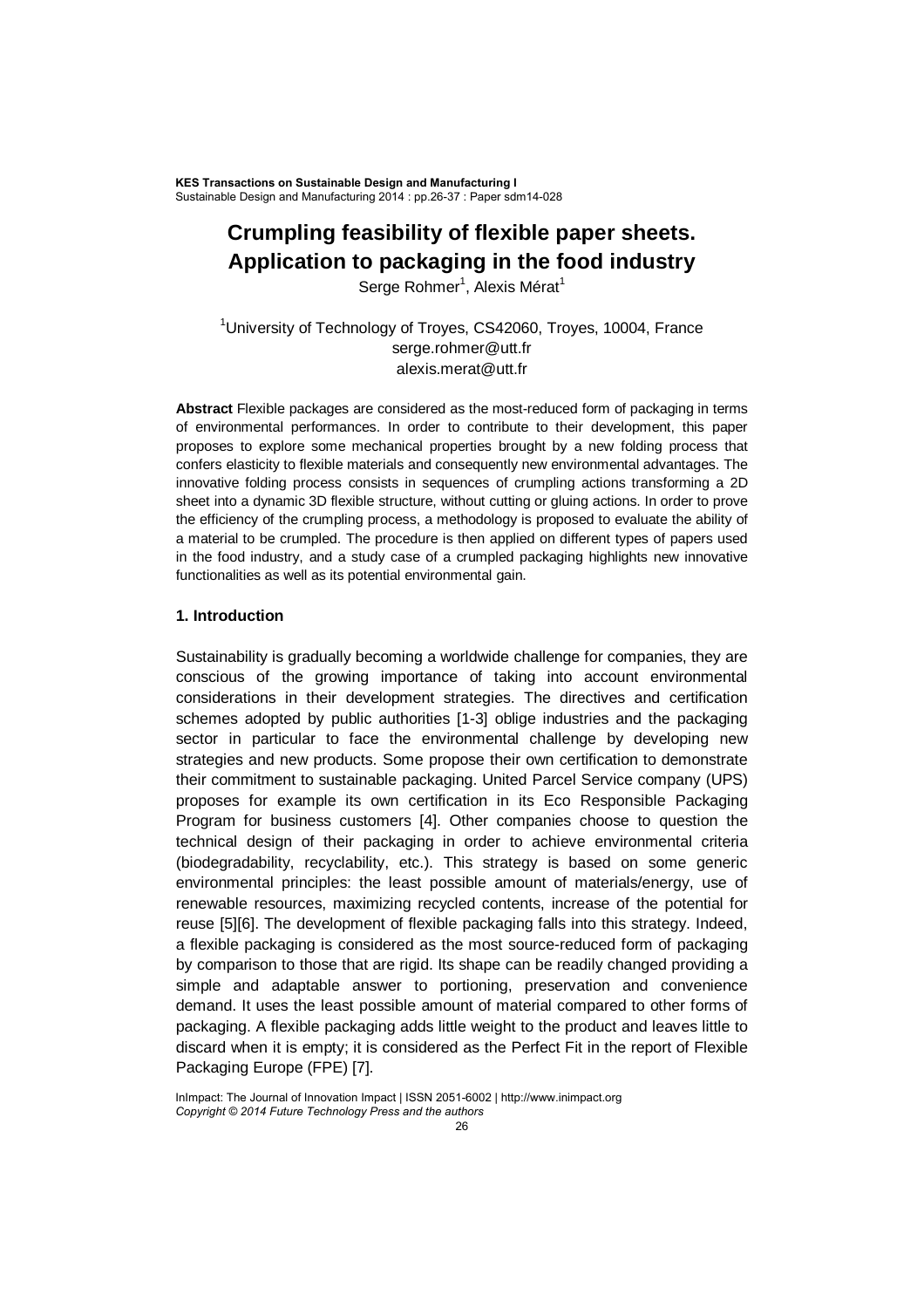The manufacturing of flexible packaging is quite recent. Flexible paper bags were first manufactured by hand and commercialized by E&S Robinson for grocery stores in Bristol in 1844 [8]. Later, in 1852, Francis Wolle invented an automated machine for making paper bags. The technology consists in a blade which pushes a flat paper sheet in a slot, then the paper is seized between a pair of cylinders which revolve continuously. The resulting object is a half folded flexible paper. Nowadays, this type of machine is designed as knife folder. A second principle consists in feeding the paper between rollers, it is then stacked in a pocket, the reaction of the paper is to buckle, then high friction rollers grip the paper and pull it through, folding the paper, which is squeezed between the rollers. The resulting flexibility is limited but defines basis for flexible packaging. A derivative way to create flexible packaging is the crumpling process. Crumpling consists in confining a material (usually a thin sheet) in a restricted volume up to its deformation in an irreversible way. When the material is confined, and because of its nonhomogeneity, the stresses focus on certain points where the energy given by the confinement is dissipated [9]. Depending on their location, some points are connected and become folds which are generally simplified to a line [10]. A simple crumpling process can be illustrated by a paper ball confined in the hands. The resulting structure contains a unique non ordered set of folds called crease pattern [11]. A direct consequence of the deformation caused by the confinement is the emergence of elasticity properties in the resulting structure. Unfortunately, this property is only used for cushioning applications [12] crumpling is viewed as a poor added value in terms of mechanical performances conferred to flexible sheets.

To accompany the trend in designing flexible packaging, this paper presents new performances by exploring the potential of structured crumpled structures. As previously defined, crumpling is only used for cushioning applications, but by comparison to conventional folded structures (rigid boxes), they contain a creative potential that lies in the self generation of their crease patterns. Structured crumpling processes could generate new structured three-dimensional shapes with elastic properties for flexible packaging. For this purpose, the paper first investigates crumpling principles. Then, a scheme is proposed to measure the ability of a paper to be crumpled considering mechanical criteria. An application in the food sector illustrates the feasibility of structured crumpled structures and their potential environmental gain. In the last section, a discussion highlights the advantages and the limits of the methodology and gives margins for improvements for future work.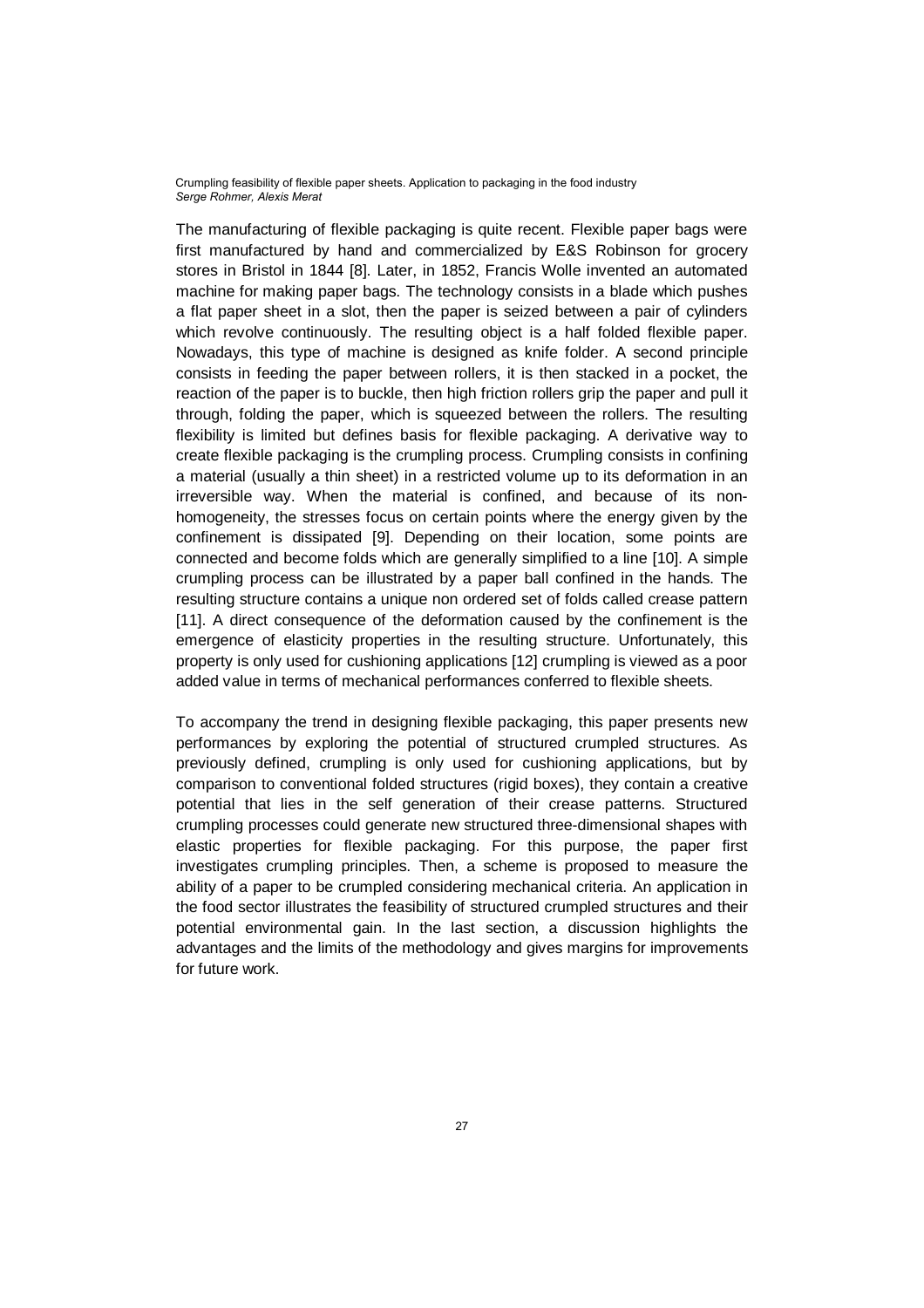# **2. Crumpling**

#### **2.1. Context and objectives**

Inspired by Paul Jackson's definition of basic crumpling methods [13], crumpling is a method derived of the origami folding techniques [14]. It consists in a systematic self generation of folds from a single paper sheet in order to create three dimensional structures without cutting or gluing processes. This technique has been used and developed on a wide range of paper sheets for over fifteen years by members of the CRIMP research team for artistic purposes [15][16]. This technique creates organized crease patterns very similar to those observed in nature, allowing the design of biomimetic models (Figure 1). A crumpled structure is the result of successive sequences of folding and crumpling actions. The key idea is the creation of relationships among ordered crumpled crease patterns to get new functionalities based on the resulting elasticity and plasticity. The expected environmental performances are made possible by eliminating cutting and gluing processes, as well the use of a single raw material for a simplified recycling.



 *Figure 1 Structured crumpled papers*

In order to prove that structured crumpled papers could offer new opportunities for packaging, a preliminary study on the crumpling characterization is proposed. The aim of the study is to prove the crumpling feasibility of different types of papers used in the food industry based on CRIMP crumpling experiences. The expertise of the CRIMP members in the packaging domain may be legitimately considered, knowing that the largest share of packaging is accounted for paper and paperboard with 38% of the market [17]. The establishment of behaviour laws of materials subjected to the crumpling process is not included in this paper.

### **2.2 Methodology**

The crumpling ability of a material has not been specified before, therefore the understanding of the mechanical behavior of materials under crumpling processes is required. It will complete previous researches on the modelling of structured crumpled structures [18-20] for industrial purposes. The following methodology is proposed: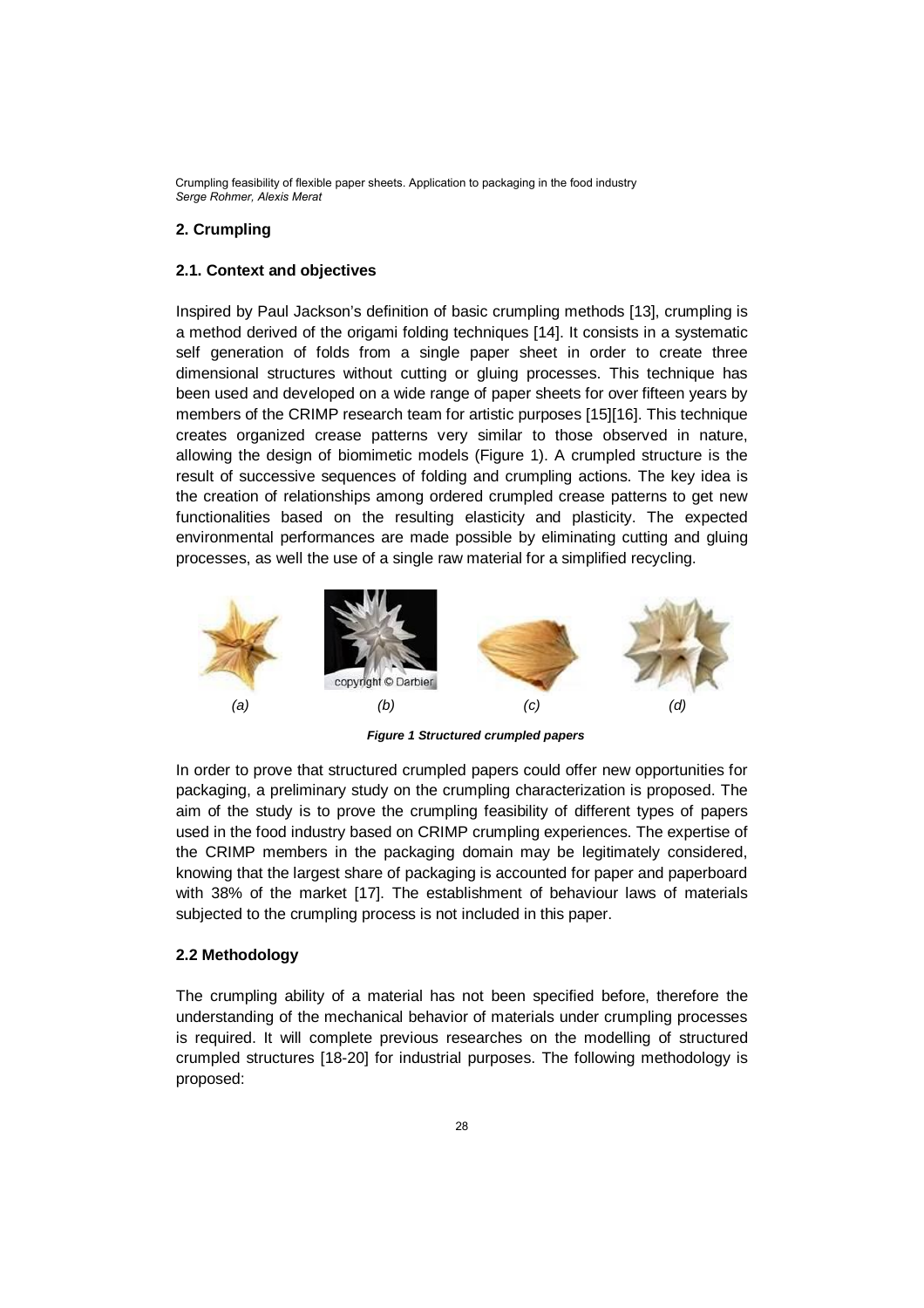- comparison with existing folding/wrinkling measures,
- definition of a referent crumpling sequence and referent specimen,
- definition of a metric to measure the ability of a material to be crumpled,
- definition of a qualitative approach to test materials.

#### a) Existing measures

Crumpling is an extended usage of folding, therefore its characterization can be inspired from the foldability criterion. Two existing standards related to foldability can be used as basis to measure the crumpling ability. First, NF ISO 5626 defines folding endurance as the logarithm of the number of double folds required to cause rupture of the test piece when tested under applied standard stress conditions (Figure 2). The principle of the method is to fold backwards and forwards a narrow strip of paper under a longitudinal stress in a standardized way, until it breaks. Second, ISO 9867 defines the evaluation of the wrinkle recovery of fabrics. A test specimen is wrinkled in a wrinkling device (Figure 3) under a predetermined load for a prescribed period of time. The specimen is then reconditioned in the standard atmosphere and evaluated for appearance by comparison with three-dimensional reference standards. A qualitative number between 0 and 5 is finally associated to the wrinkle recovery capacity.



*Figure 2 Folding endurance tester Figure 3 Wrinkle tester*



The wrinkle recovery test could be defined as the opposite evaluation of the crumpling ability. Indeed, the more the recovery is important, the less the material is able to be crumpled. However, the wrinkle tester doesn't express the ability of a material to be crumpled several times. Knowing that radial creases are created from an iterative sequence of a crumpling action coupled with a reversal of surface, a modified wrinkle tester should operate alternatively to simulate the reversal of surface. At his time, due to the non existence of normalized tester to evaluate the crumpling ability of materials, a simplified process based on a manual test is proposed.

#### b) Referent crumpling sequence and specimen

By regards to the CRIMP experiences, an appropriate crumpling sequence which confers elasticity property to a paper sheet has been defined [18]. It consists in a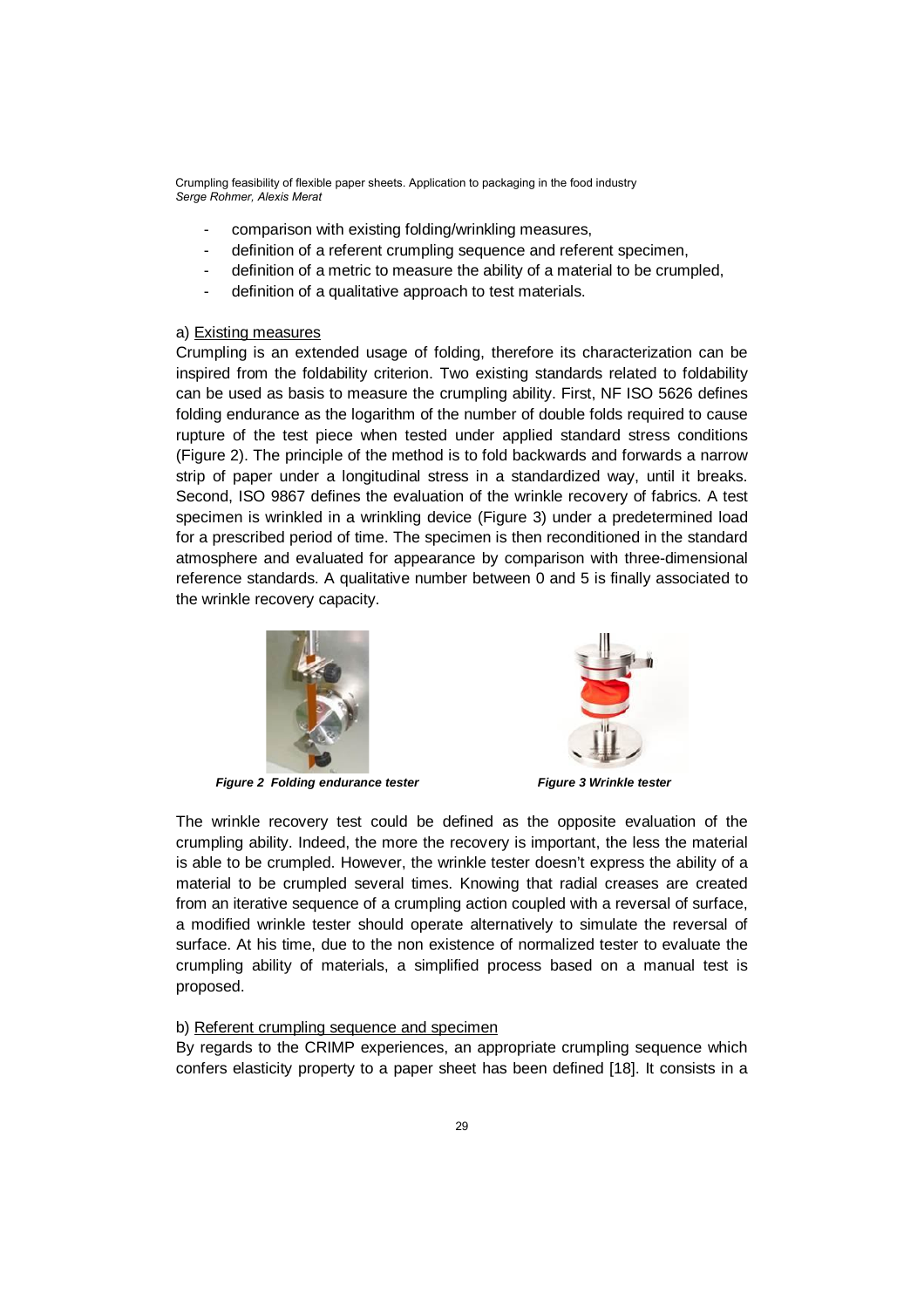repetitive sequence of a concentric pressure and a reversal of surface applied on a pre-folded paper into a cone shape (Table 1). Feedback on alios paper shows that eight repetitive actions of concentric pressure/unfolding/reversal of surface give a good understanding of the crumpling ability. This process will be considered as our referent crumpling sequence.

| Step              |                 |               |            |                 |                   |
|-------------------|-----------------|---------------|------------|-----------------|-------------------|
| <b>Definition</b> | paper<br>square | pre-folding   | concentric | unfolding       | Οf<br>reversal    |
|                   | on a support    |               | pressure   |                 | surface           |
| Image             |                 |               |            |                 |                   |
| Conferred         | location        | conical shape | Radial     | spreading<br>οf | reverse direction |
| attributes        |                 |               | creases    | the borders     | of the surfaces   |

*Table1. Referent crumpling sequence*

As explained in section 2.2a, the standards ISO 5626 and ISO 9867 are not in adequacy with the referent crumpling actions and cannot support the crumpling procedure. Therefore, the evaluation of the crumpling ability will be manually performed by an operator. Our assumption is that a professional origami folder is able to reproduce the same crumpling actions within the same conditions. Due to the uncertainties derived from the human factor, a discussion is engaged in section 5 to suggest mechanical principles aiming at the design of normalized crumpling testers.

Some requirements can be listed to define the geometric features of the specimen. Most of existing packaging is based on the transformation of a square or rectangular sheet, the square form will be adopted for the specimen. From a practical point of view, the handling of the specimen must be ergonomic, it should consider the hands size and should minimize the amplitude of the movements of the operator's arms. Consequently, the feature of the specimen is a square sheet of 20 cm side.

### c) Metric to evaluate the crumpling ability

Prior to the definition of a metric, the following terms and their definition are suggested:

*Crumpability or crumpling ability* - the capacity of a material in a particular form to be crumpled, ie to have the wanted geometry and mechanical properties after a crumpling sequence,

*Crumpled creases* – structured and oriented set of crease pattern providing from a crumpling sequence.

The term *Crumpability* will be adopted for the rest of the paper.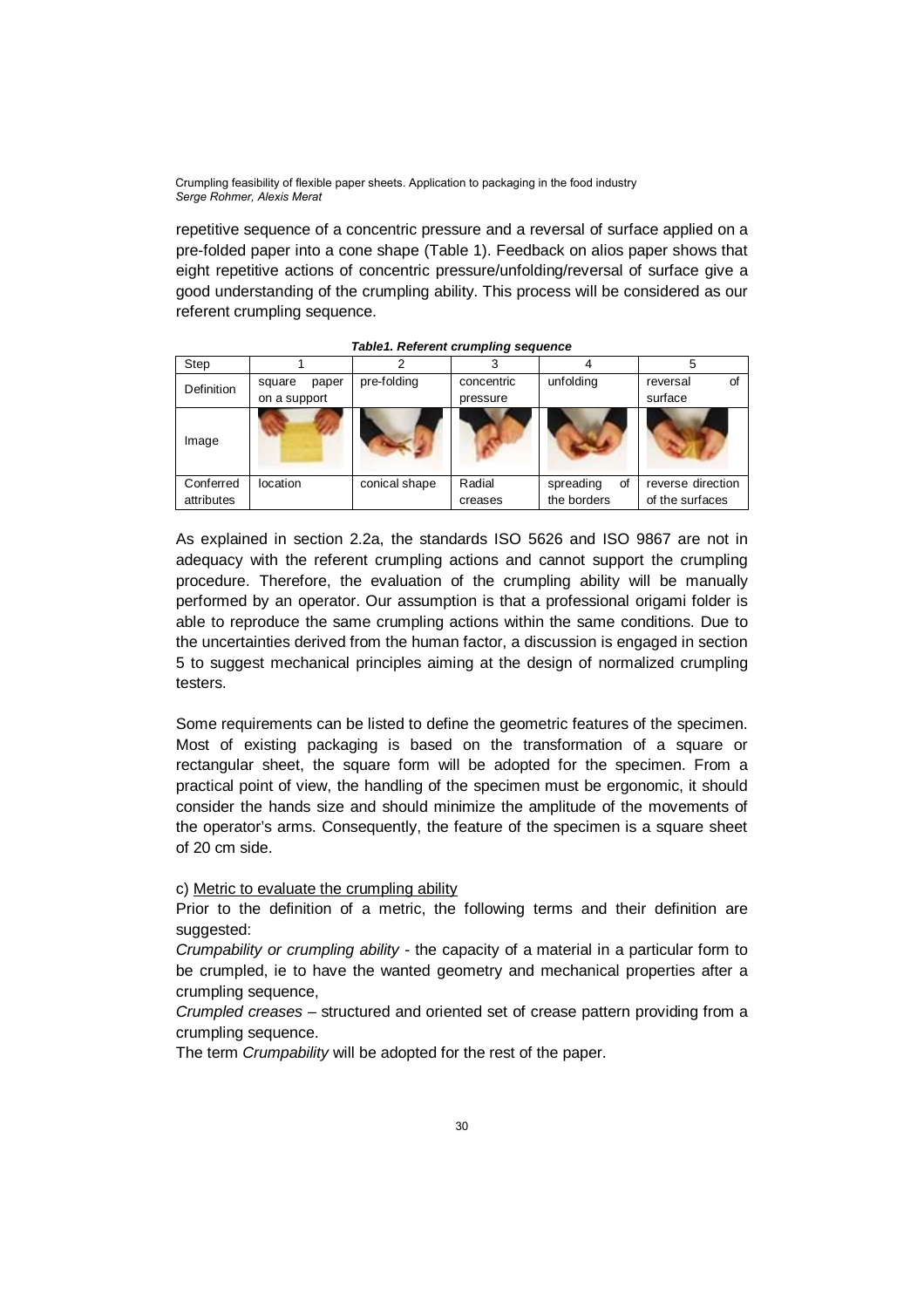The complexity of the crumpability is related to the quantity of criteria involved in its evaluation. Three criteria are considered as relevant:

- the ability of a sheet to create a 3D shape.
- the ability of a sheet to generate a permanent structured crease pattern,
- the ability of a sheet to recover its shape after being stretched.

Due to the non-existence of norms or standards, a scheme is proposed for a progressive evaluation of crumpability. The progression is viewed as the growing understanding depending on the technological means employed. Table 2 expresses a list of possible measures depending on the qualitative or quantitative evaluation modes.

|                | Ability                       | Qualitative evaluation       | Quantitative evaluation     |  |
|----------------|-------------------------------|------------------------------|-----------------------------|--|
| Shape creation |                               | Subjective comparison with a | 2D digital data acquisition |  |
|                |                               | referent shape               | 3D digital data acquisition |  |
|                | Generation<br>of<br>permanent | Subjective evaluation of the | 2D digital data acquisition |  |
|                | structured crease pattern     | crease quantity              | 3D digital data acquisition |  |
| Elasticity     |                               | Subjective evaluation of the | 2D sensors                  |  |
|                |                               | elasticity                   | 3D sensors                  |  |

|  |  | Table 2. Evaluation modes of the crumpability |  |  |  |
|--|--|-----------------------------------------------|--|--|--|
|--|--|-----------------------------------------------|--|--|--|

In this paper, only the qualitative evaluation is presented, a discussion on the quantitative evaluation is proposed in section 4.

#### d) Qualitative evaluation

The qualitative evaluation first considers the 3D shape creation. The idea is to verify that the crumpled specimen has a conical shape made of a peak with a curved or linear section when it is deployed. By comparison with a referent shape, three levels are defined: Good, Medium, Bad. Good means the existence of a sharp peak with a curved or linear section; Medium means that the peak is smooth, Bad means no peak or a cross section with several inflection points.

The second consideration concerns the existence of a permanent radial crease pattern. It can be simply evaluated by counting the creases. To simplify the counting, a referent mask with partitions (Figure 4) is applied on the crumpled object. Three levels are defined: Good, Medium, Bad. Good means that the distribution of the creases is located in the smallest partition i.e. the quantity of crease is enough. Medium means that the creases are in the intermediate partition, and finally Bad when the creases are in the largest partition (small quantity of creases). For this evaluation, using the specimen after the first crumpling sequence is better, it causes the first significant mechanical response.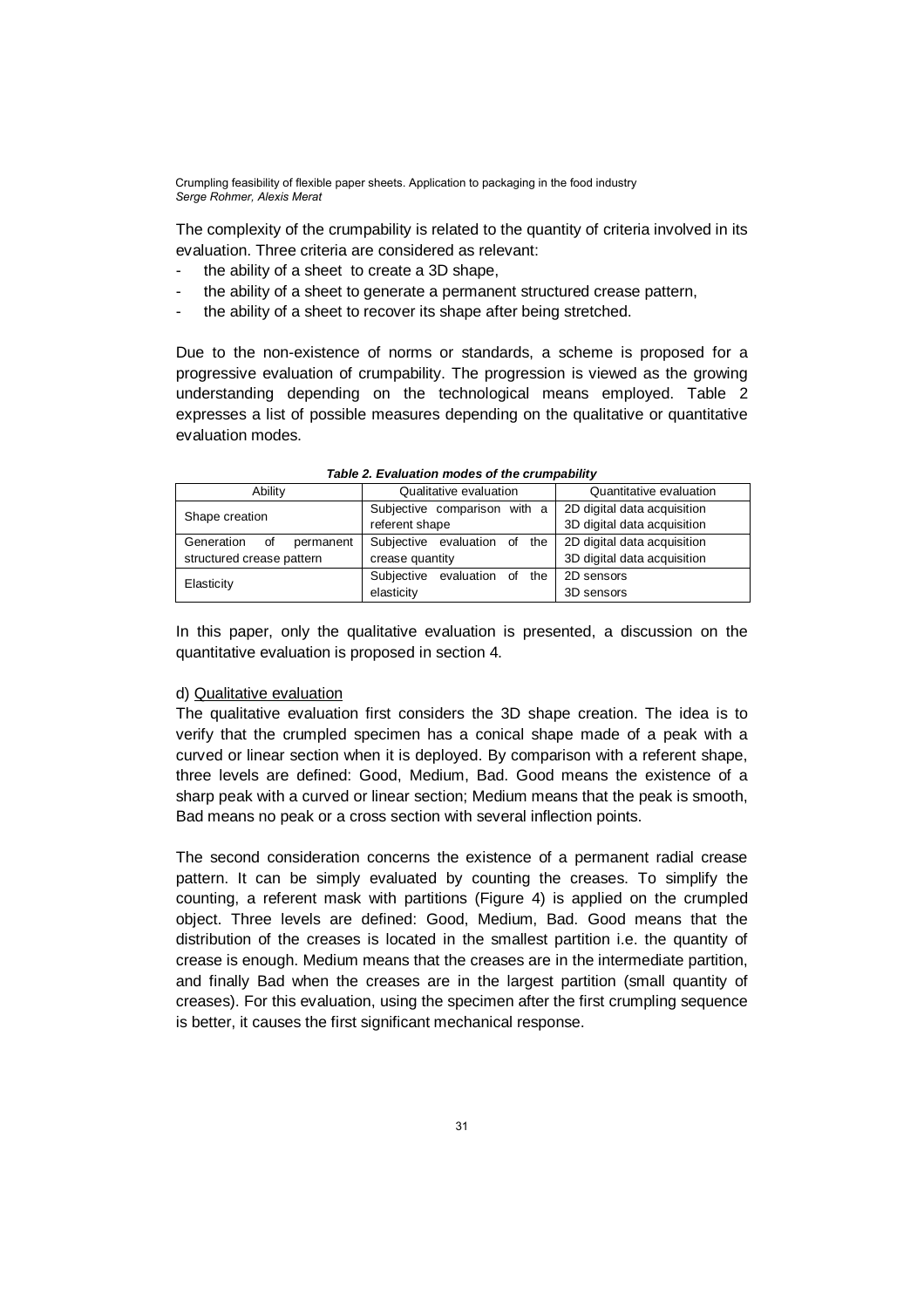The third consideration is about the shape/form recovery related to the elasticity property. Without the use of sensors, a simple evaluation can be made by stretching the crumpled specimen during an interval of time (10 s), then the specimen is released and the measurement of its retraction rate relative to its initial footprint is evaluated. Three levels are proposed: Good, Medium, Bad. A retraction rate more than 50% is considered as Good, Medium if more than 35% and Bad if less than 35%. Figure 5 shows the retraction of the wax paper. Its footprint is 263mm² after being stretched, the resulting retraction rate is 34.1% and obtains the score M.



**Definition**: the *crumpability Cr* of a material i is a structure (Shi, Cpi, Sri), where Shi is the ability of the material i to create a 3D shape, Cpi is the ability of the material i to contain a permanent structured crease pattern, and Sri is the ability of the material i to recover its shape after being stretched; Mei, Cpi, and Sri can independently take the qualitative value G, M or B respectively Good, Medium, Bad depending on respective thresholds.

Based on this definition, twenty seven qualitative configurations of the crumpability are possible, from (G, G, G) to (B, B, B). Depending of the functionalities required for a packaging, materials will be chosen regarding their abilities. For example, a packaging required to group and store different sizes of products will be chosen with at least the abilities (M, B, G). In this case, elasticity is the most important consideration, the crease pattern can be Bad, and the 3D shape can be Medium.

### **3. Application**

The crumpability test is applied on papers used in the food industry. They are chosen among those available in professional stores, they are: alios paper, baking paper, wax paper, greaseproof paper. By applying the crumpling procedure, Table 3 presents the measures for each material. The final crumpability notation can be summarized as follows:  $Cr_{\text{alios}}(G, G, M)$ ,  $Cr_{\text{baking}}(G, B, G)$ ,  $Cr_{\text{wax}}(M, M, B)$  and Cr<sub>areaseproof</sub>(M,M,M).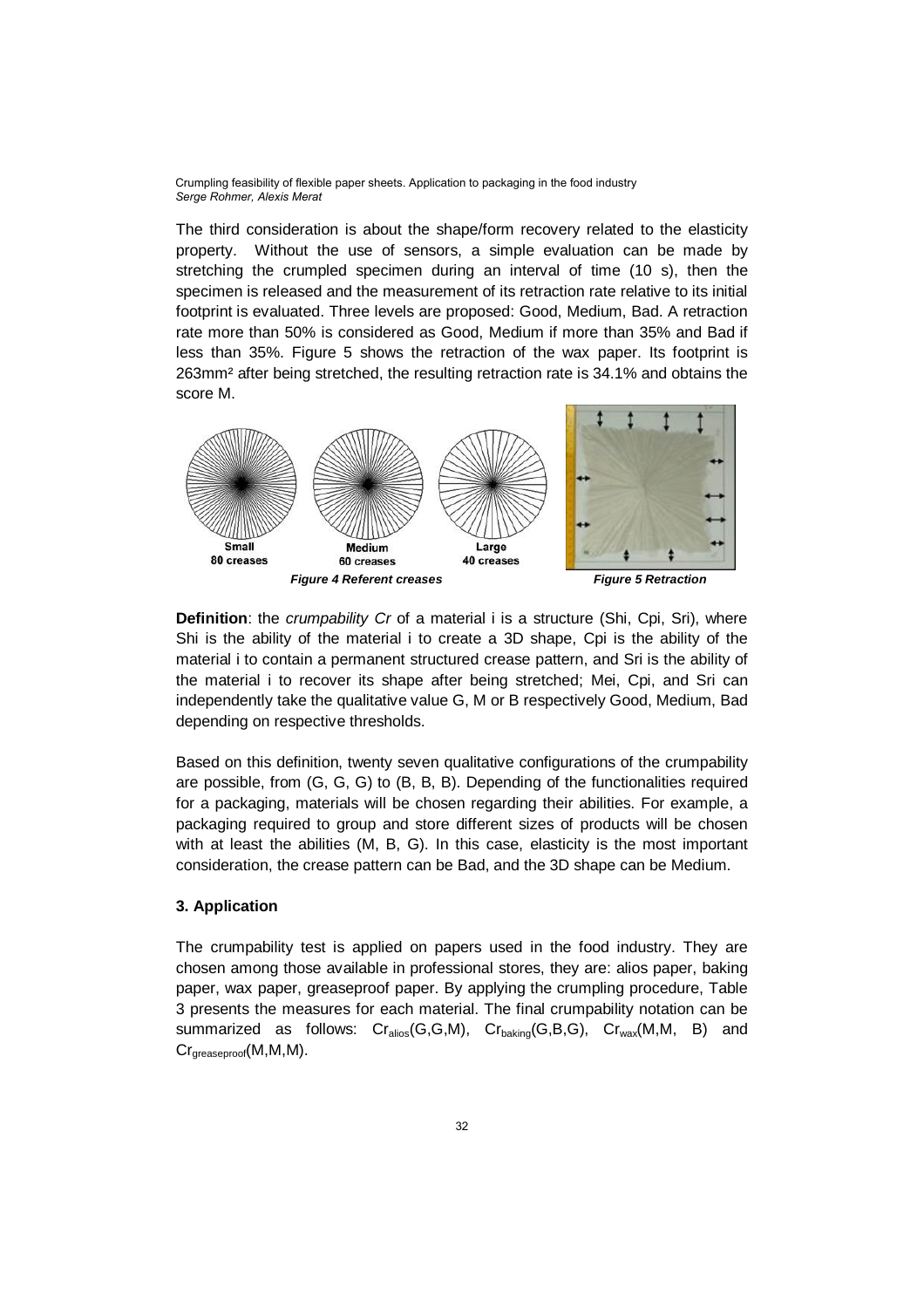|                        | Abilities |          |       |                |       |                           |      |
|------------------------|-----------|----------|-------|----------------|-------|---------------------------|------|
| Crumpability measure   |           | 3D shape |       | Crease pattern |       | Elasticity                |      |
|                        |           | peak     | level | sector         | level | footprint mm <sup>2</sup> | Leve |
|                        |           | section  |       |                |       | Retraction%               |      |
| Alios paper            |           | sharp    | G     | small          | G     | 248mm <sup>2</sup>        |      |
|                        |           | curved   |       |                |       | 38.0%                     | M    |
| <b>Baking</b><br>paper |           | sharp    | G     | large          | B     | $185$ mm <sup>2</sup>     | G    |
|                        |           | curved   |       |                |       | 53.7%                     |      |
| Wax paper              |           | sharp    | M     | mediu<br>m     | M     | $263$ mm <sup>2</sup>     |      |
|                        |           | line     |       |                |       | 34.1%                     | в    |
| Greaseproof<br>paper   |           | sharp    | M     | mediu<br>m     | M     | $229$ mm <sup>2</sup>     |      |
|                        |           | line     |       |                |       | 42.0%                     | M    |

*Table 3 Crumpability measures*

### **3.1 Analysis**

A first qualitative evaluation can be made by the crumpling operator. His/her sorting of the best papers for their elasticity is: baking paper, alios paper, greaseproof paper and wax paper. By comparison to Table 3, the qualitative evaluation gives the following sorting: baking paper, greaseproof paper, alios paper, wax paper. The difference comes from the tactile sensation on the greaseproof paper which is considered by the operator as more difficult to be manipulated than alios paper.

The measures show that alios and baking papers have the best performance to create 3D shapes. The best performance for the crease pattern criterion is associated with alios paper and the best elasticity is allocated to baking paper. Alios paper seems to have a better quality, but a paper must be chosen depending on the functional and environmental requirements. Greaseproof paper could be chosen for its ability to create crease pattern (M) instead of wax paper, assuming that it has a better environmental performance.

### **3.2. Implementation for pastry**

The previous results show that baking paper has an interesting crumpability. Because it also has the ability to be heated, a crumpled baking paper could propose new functionalities for the cuisine other than just prevent food from sticking to its support. A brainstorming session was held with professional and nonprofessional cooks for the emergence of new applications. Among the ideas generated, one of the most recurrent propositions is an extensible mold for pastry baker.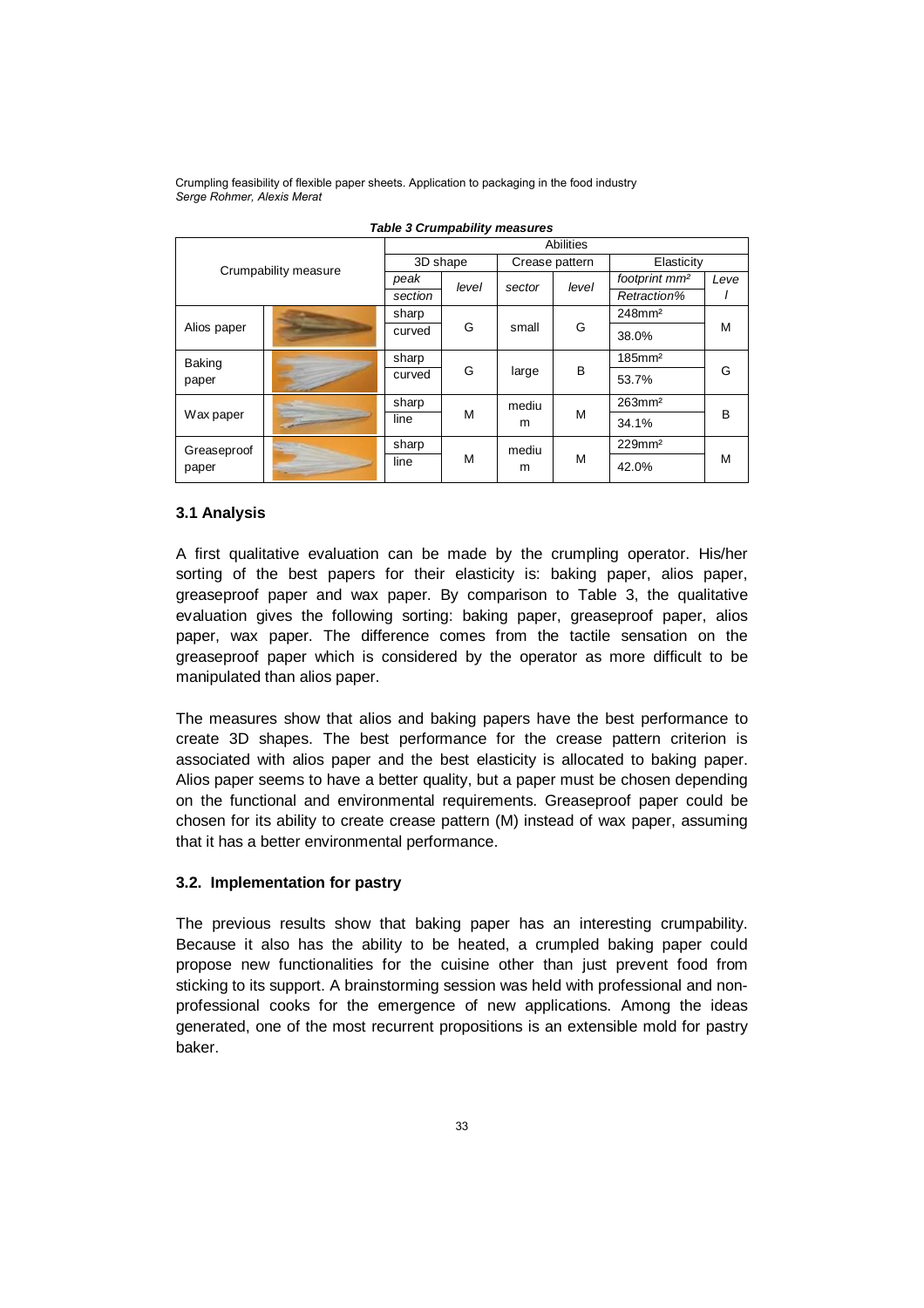## a) Crumpled molds

CRIMP members created crumpled molds made of different shapes inspired by nature. The products have been given to a pastry baker with the instruction to use them with the utmost creativity. An illustration of molds and resulting candies are given in Figure 6 and 7.



*leaf mold multi cones mold chocolate leaf chocolate hill*



*Figure 6 Crumpled molds Figure 7 Crumpled chocolate candies*

These photos are from the first tests, they just prove the technical feasibility of extensible crumpled molds. The feedback of the pastry baker is that crumpled baking papers can easily replace silicone molds. The mechanical strength is sufficient to maintain different types of food. Their complex forms offer new possibilities to create biomimetic food used for example as edible containers (shell, etc.) or food itself (chocolate candy, etc.). A culinary protocol is currently engaged to precisely define the conditions under which the extensible molds could be exploited in an economic and creative way.

### b) Environmental interests

Section 2.1 hypothesizes that crumpled papers aim at the eco-design of dynamic flexible packages. In the case of extensible molds made of baking paper, some prior appraisals can be set:

- they can advantageously replace molds made of silicone or aluminium: the product prevents from using fossil resources and mineral resources.
- they can mutualize several functions (contain, prevent from sticking): reduction of materials.
- they are extensible and can be used for the cooking of different sizes of food: reduction of materials.
- they do not need to be cleaned after using: water gain, only valid for the replacement of a classic mold containing a flat baking paper.
- they do not need to be cut or glued: operational simplification, reduction of energy and consumable.

Those propositions do not valid the environmental gain but give a roadmap for a procedure based on comparative Life Cycle Analysis (ISO series 14040).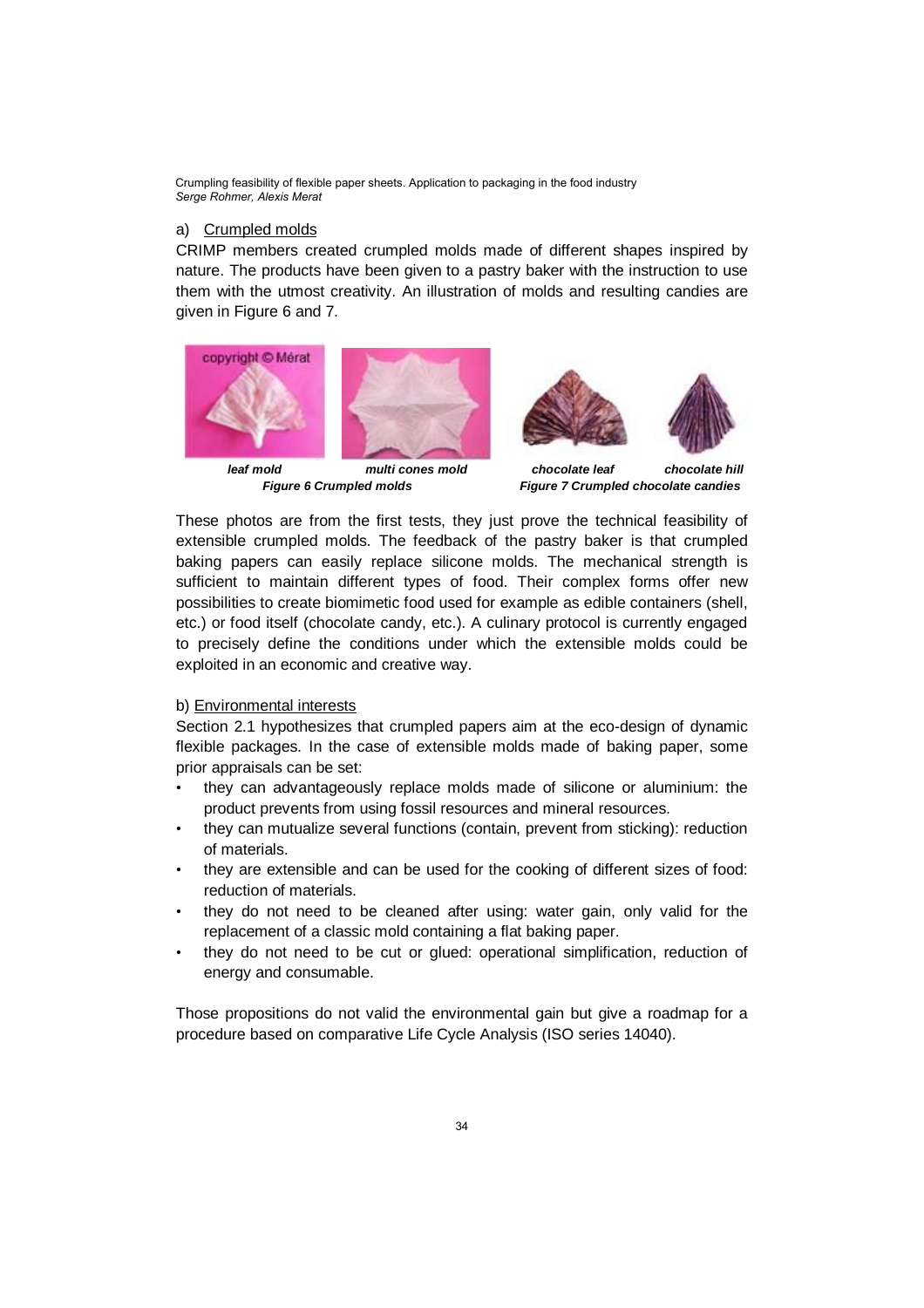# **4. Discussion**

Some limits on the qualitative evaluation can be set. First, depending on the industrial sector, the qualitative scale based on three levels (Good, Medium, Bad) can be adapted. An advice is that the more the quantity is important, the more the experts could disagree. Second, the technical means to quantify the creases can evolve but a comparison has to be engaged to prove which one will be the most reliable. Third, in terms of human factors, the crumpling procedure is performed by hand, consequently some uncertainties on the pressure applied on the specimens can be discussed. Please note that the procedure has been applied by a professional origami operator who has been specialized in crumpled papers for fifteen years. A next step will be to create a crumpling machine to perform the tests, and its mechanical principle could be used for the design of machines for industrial purposes.

This paper presents a qualitative approach, but the scheme is to go further with quantitative considerations. An experiment has already been engaged to capture geometric and topological information by digitizing crumpled objects (3D laser scanner). The resulting information will be used for computer aided design purposes as for example the simulation of crumpled objects subjected to mechanical constraints. The quantitative consideration can also be understood from the environmental point of view. A complementary environmental study will measure the energetic expenditure to manufacture crumpled materials. A life cycle analysis will offer the opportunity to validate the expected environmental gain.

Concerning the adequacy of crumpled papers with the packaging industry, new investigations must be done to create relationships between the functions of a packaging (maintain, distribute, contain, transport, etc.) and the criteria of crumpability. The resulting matrix will serve as a guideline for designers.

### **5. Conclusion**

This paper proposes a progressive approach to evaluate the ability of materials to be crumpled. It consists in the measurement of three relevant criteria: ability to create a 3D shape, ability to generate a permanent crease pattern, and elasticity ability after being crumpled. The approach is then applied on some papers used in the food industry and proves its operational feasibility. Based on those results, a study case is presented to create new functionalities in the culinary sector by the use of a crumpled baking paper. The results are promising but not sufficient. The quantitative evaluation of the crumpling ability will be next performed by exploring 2D digital data acquisition. For the industrial implementation, a workforce of culinary professionals (pastry, bakery, butchery) from a culinary institute was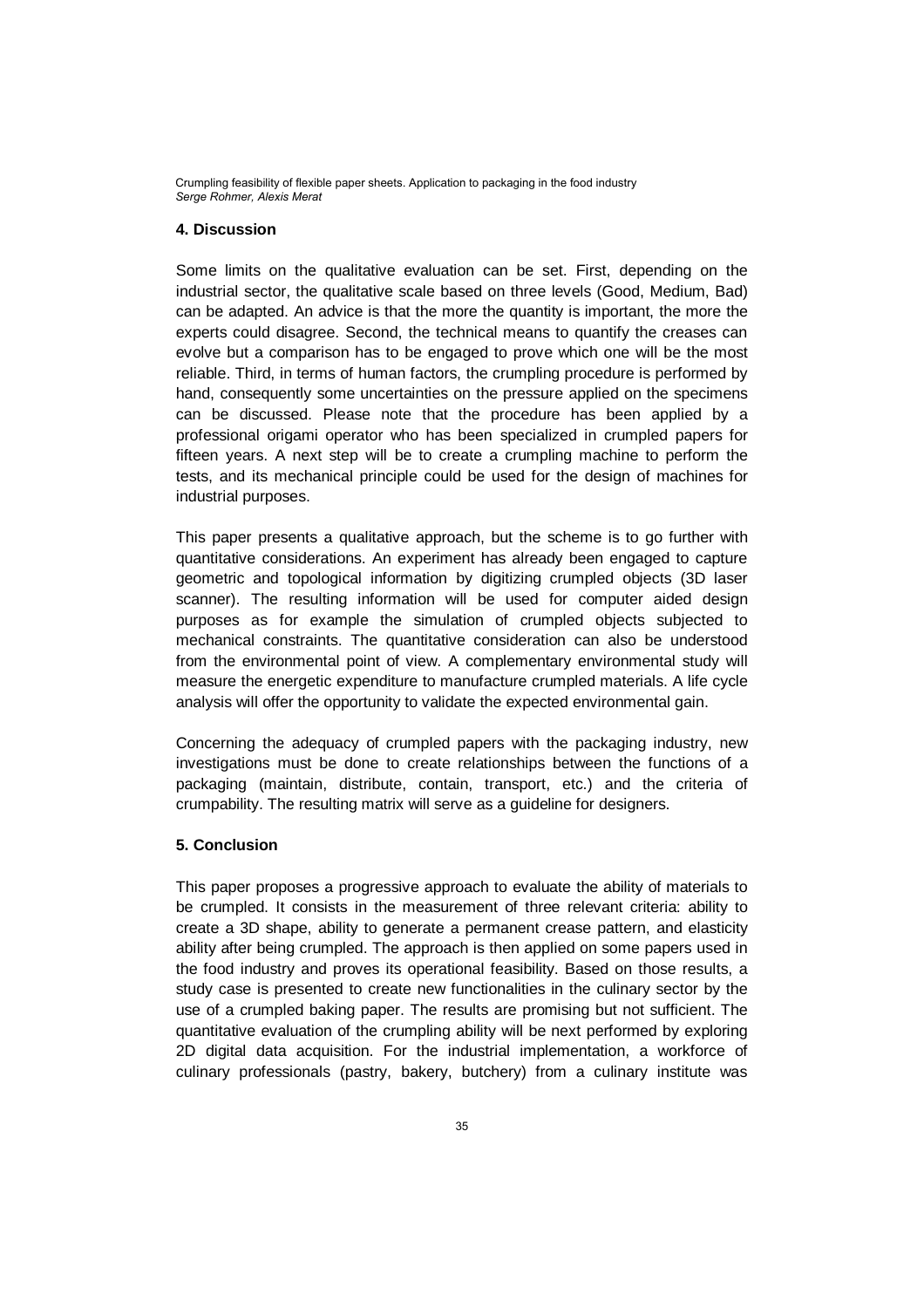established to carry out new experiments. The resulting information will be integrated to improve the technical validation of crumpled molds, and will enrich the knowledge on the production, recycling and disposal of the molds for their environmental evaluation.

# **Acknowledgement**

Thank you to Alain Giacomini who gave his authorization to publish his origami models shown in Figure 1a, 1c and 1d. Thank you to Sebastien Delatour who gave his authorization to publish his culinary tests shown in Figure 7.

#### **References**

- [1] European Directive 94/62/EC: Packaging and Packaging Waste (1994)
- [2] Alwael, M. :The impact of product charges and EU directives on the level of packaging waste recycling in Poland. Resources, Conservation and Recycling, 54, 10, 609-614 (2010)
- [3] Rouw, M., Worrell, E.: Evaluating the impacts of packaging policy in The Netherlands. Resources, Conservation and Recycling 55, 4, 483-492 (2011)
- [4] United Parcel Service, http://www.ups.com/ecoresponsible
- [5] Tartakowski. Z.: Recycling of packaging multilayer films: New materials for technical products. Resources, Conservation and Recycling 55, 2, 167- 170 (2010)
- [6] Welle. F.: Twenty years of PET bottle to bottle recycling An overview. Resources, Conservation and Recycling 55, 11, 865-875 (2011)
- [7] Flexible Packaging Europe (FPE): The Perfect Fit : flexible solutions for a more sustainable packaging industry. Futerra sustainability communications (2011)
- [8] Darwin, B.: Robinsons of Bristol 1844-1944, ES & A Robinson Limited (1945)
- [9] Wood, A.J.:Witten's lectures on crumpling. Physica A 313, 83-109 (2002)
- [10]Blair, D.L., Kudrolli, A.:The geometry of crumpled paper. Physica review letters 94, 166107 (2005)
- [11]Andersen, Ch.A., Hansen, A.: Ridge network in crumpled paper. Physical review E 76, 026108 (2007)
- [12]Baumuller. T.: Machines and methods for making cushioning dunnage products by crumpling paper. United States Patent Office, US006106452A (2000)
- [13]Jackson, P.: Folding techniques for Designers, from sheet to form. Laurence King Publishers (2011)
- [14]Yoshizawa, A.: Atarashi origami geijutsu. Origami Geijutsu-Sha (1954)
- [15] Floderer, V.: Crumpling. Viereck edition (2008)
- [16]Mérat, A., Floderer, V., Giacomini, A.: Folded/crumpled models: evolutions and perspectives. Symmetry: Culture and Science 21, 4, 365-380 (2010)